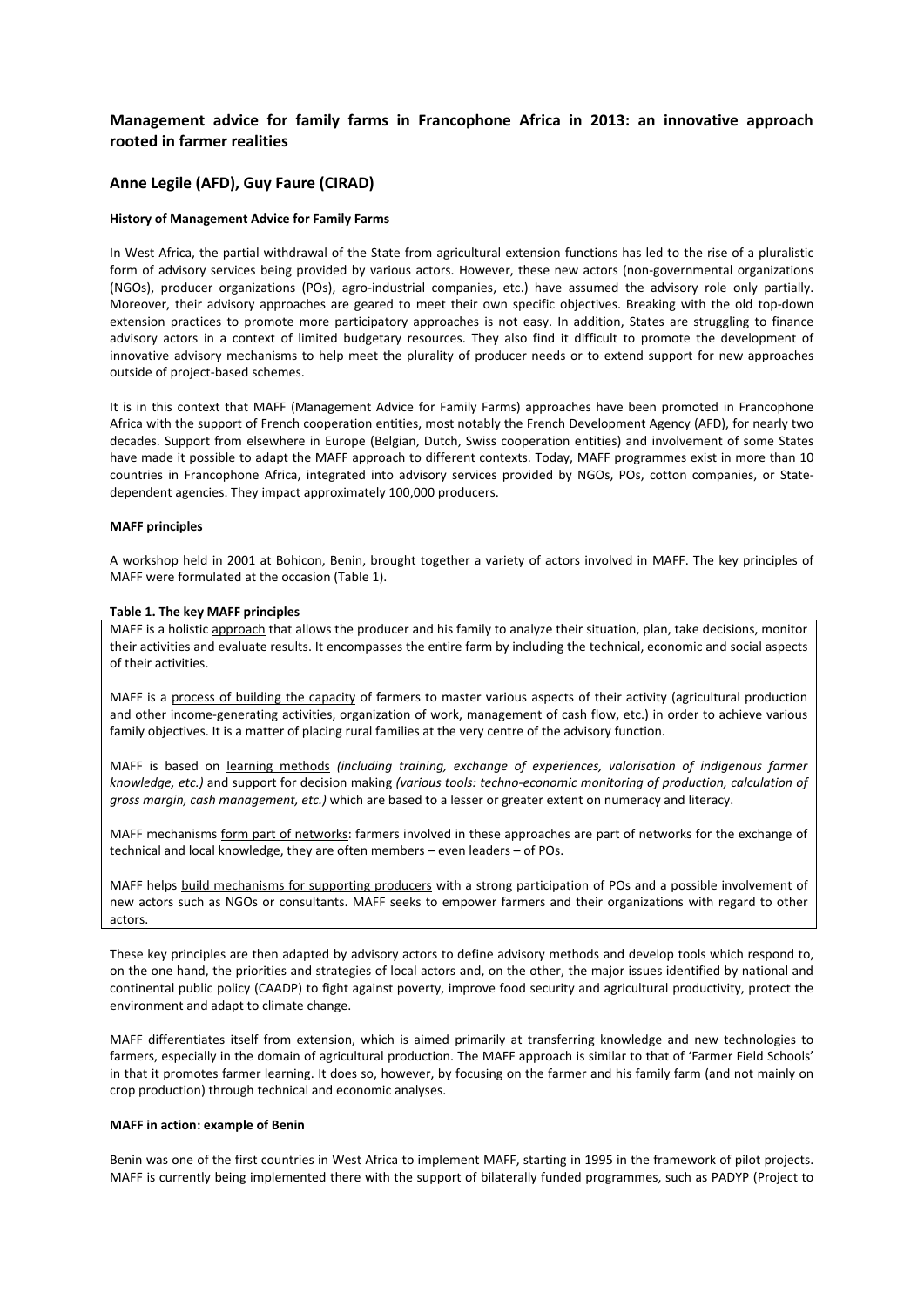Support Development of Production Dynamics) funded by the AFD. Advice is provided by nearly a dozen NGOs who have acquired extensive experience in MAFF, by POs such as FUPRO (Federation of Producer Unions of Benin) or by the Ministry of Agriculture which has recruited more than 250 advisers for MAFF. Nearly 20,000 farmers are involved in MAFF in Benin. Based on the experience gained in the field of MAFF, the Ministry of Agriculture drafted a document in 2007 entitled 'White Paper on agricultural advisory services in Benin' in an attempt to extend the approach to the entire country and to identify complementarities with other forms of advisory services. A 'National Strategy for Implementation of Agricultural Advisory Services' (SNCA), also released in 2007, divides advisory services into five categories: 1) Specialized technical advice (this existed already), 2) advice on market access, 3) advice to farmer organizations and local planning, which includes advising producer organizations, 4) farm-management advice and 5) food and applied nutrition advice.

The adviser conducts group advisory sessions and also monitors farmers individually. Work is organized using a multi-phase management cycle (analysis, planning, decision/action, monitoring, and evaluation) with frequent adviser-farmer interactions. MAFF is implemented in a flexible and gradual manner. The adviser uses a farm-diagnosis phase to identify farmer requirements and orient activities. He then organizes collective training on farming techniques (fertilization of maize, cotton pest control, regulation of blooming of pineapple, etc.). He also teaches them management concepts and the use of corresponding tools (harvested crop management, crop-season planning, cash flow planning, revenue-expenditure accounts, etc.). In this way, MAFF encourages farmers to think and reason, helps them incorporate measurements and forecasting in their practices and teaches them to use techno-economic indicators (gross margin, costs/income ratio, etc.). This helps the farmer analyze the results and the performance of his farm. During the crop season, the adviser ensures individual monitoring of farmers in their fields to provide additional training and targeted advice. At the end of the season, a first analysis of the technical and economic results, both at crop production level and entire farm level, is undertaken with farmers in group meetings. Some advisers use computers to perform additional processing on the data of the farmers. These more accurate results are then presented and discussed with each farmer. Based on the results of the previous crop season, the advisers and farmers together plan the following crop season. Under the MAFF approach, exchanges between producers are encouraged through various collective activities (training, group meetings to discuss results, field visits to share experiences, trials in farmers' plots to test innovations, etc.).





 **Photo 1. A MAFF participant taking notes Photo 2. On-field interaction between MAFF participants**

To extend the reach of MAFF, NGOs encouraged the initial MAFF participants, often literate in their own language, to form new groups in their villages. This is how farmer extension workers were trained and supported by NGO advisers to be able to deal with the most basic themes with new producers (planning rotations, calculations of gross margins, etc.). Farmer extension workers in Benin now number almost 500 with some of them even being remunerated for their work. The main focus at present of advisory actors is to adapt the method for non-literate farmers, either through conducting literacy programmes while teaching the use management tools or by developing management tools that do not rely on written matter.

### **MAFF forms part of a pluralistic form of advisory systems**

MAFF is a special form of advice but is linked to other advisory services. Thus, in Cameroon, producers can receive technical advice from the cotton companies for cotton production and also participate in MAFF through other advisers. In Benin, MAFF advisers strive to establish relationships between the farmers participating in MAFF and service providers (inputs, credit, marketing), thus playing an intermediary role. These service providers may also provide specialized advice.

MAFF is therefore part of the wider advisory system with coordination mechanisms between advisory actors. These mechanisms can be local, such as the 'management network' bringing together several POs in Burkina Faso. They can be national through forums such as the meetings regularly held in Benin or even regional as in the form of regional workshops held in 2012 in Bohicon or the one organized in Ouagadougou, Burkina Faso, by the Network for Agricultural and Rural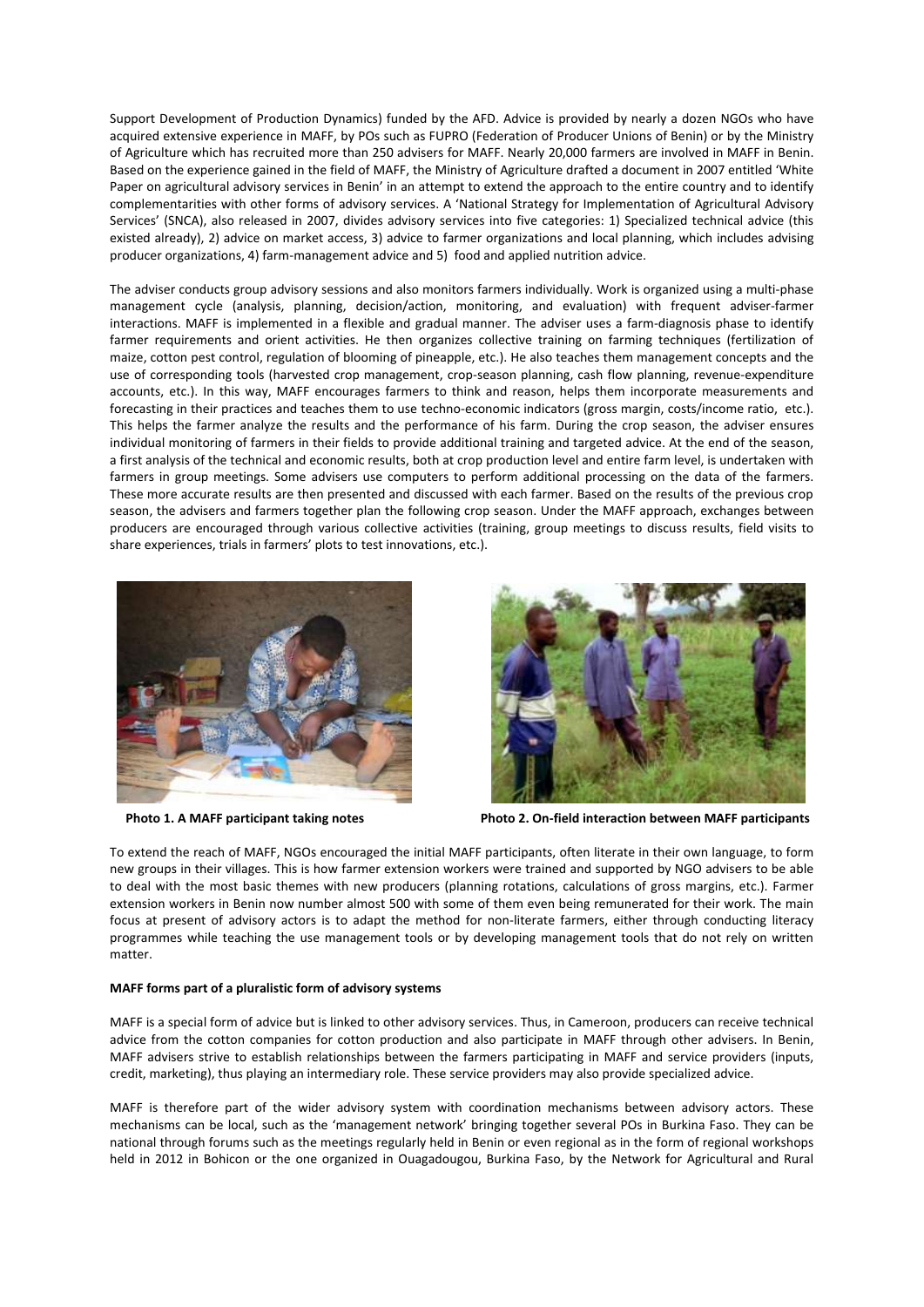Advisory Services for West and Central Africa (RESCAR-AOC) with participation by many MAFF actors from different West and Central African countries, and partners from the North.

# **Strong involvement of POs in MAFF**

MAFF is particularly useful to POs. PO members who participate in MAFF improve the performance of their farms which enables their PO to become more efficient in providing its services (provision of credit, supply of inputs, marketing, etc.). Some MAFF participants then become leaders in their PO and can therefore use the management skills acquired via MAFF for the benefit of the PO.

In many countries, the POs play a special role in the direct implementation of MAFF. Examples include the POs of the management network in Burkina Faso, the Federation of Producers of Fouta Djallon (FPFD) in Guinea, and FUPRO in Benin. The National Union of Cotton Producers of Burkina Faso (UNPCB) manages the MAFF together with SOFITEX (Société Burkinabé des Fibres et Textiles), a cotton company in Burkina Faso. In certain geographic areas where agricultural incomes are higher, service centres have been tried out, such as the Centres for Management and Rural Economy (CGERV) in the Senegal River Valley. While their services are primarily intended for first-level POs, they also serve farms. These centres are managed by PO representatives. Thus, in the latter two cases (Burkina Faso and Senegal), POs implement MAFF only indirectly.

A PO should directly implement advisory services only when it has adequate human and financial resources. Advisory services implemented by POs can be expected to be oriented more in line with farmer requirements. The PO gets strengthened since it offers an additional service to its members and because, in the process, it gains a finer understanding of the constraints and opportunities of its members' farms. However, the PO has to take care to integrate MAFF properly into its activities. If it does not, any attempt of managing MAFF directly can weaken it through the dispersion of its activities, lack of adequate management of its salaried advisers or financial instability.

### **Better consideration of the training needs of advisers, farmer extension workers and managers of MAFF mechanisms**

The quality of the advice provided depends on the skills of the adviser. He should have mastery over the contents of the actual advice (production techniques, farm management), the modalities of delivering advice (participatory methods, learning processes) and ability to build personal relationships (listening, empathizing, availability). Advisors are often trained within the framework of projects. To enlarge the vision on training, MAFF actors participate in interesting initiatives for training advisers – or more broadly rural development agents – within the framework of public and private organizations at the national level (for example, the University of Parakou and the University of Abomey-Calavi in Benin; University of Thies in Senegal; FERT training centre in Madagascar). These initiatives pave the way to provide a permanent curriculum for initial and professional training in these countries and thus ensure that service providers will always have advisers to recruit.

All MAFF mechanisms are now taking recourse to farmer extension workers. Farmer skills and knowledge are thus valorised and there is scaling-out of the number of farmers involved in advisory services. Finally , it helps reduce costs and thus helps ensure durability of the MAFF mechanisms. Farmer extension worker in MAFF mechanisms have a wide variety of profiles (literate or illiterate, volunteer or paid on the basis of the task, etc.) and undertake a diverse range of activities (collecting data, conducting a meeting, etc.). Schemes for vocational training of farmer extension workers are still in their infancy. At the moment, vocational training is provided within the framework of projects, by POs or through the creation of exchange networks for farmer extension workers.

In addition to training advisers, a special effort is made to train the actors involved in the management of MAFF mechanisms: office holders of advisory services so that they can implement the activities and monitor advisers; and elected farmers so that they can effectively monitor MAFF mechanisms (orientation and evaluation) and be able to draft funding requests or to carry out lobbying activities.

Building capacities of advisory service providers requires the establishment of support mechanisms for them. Thus a network of providers has gradually been built to provide this type of support to MAFF actors (international NGOs such as French Farmers and International Development (AFDI), national consultants such as Corade in Burkina Faso or Nyeta Conseil in Mali, the French Centre for Rural Economy, CIRAD in the area of capitalization). These technical-support entities also play an important role at the institutional level by putting national advisory structures (POs especially) in touch with appropriate financial and political contacts.

### **Funding MAFF**

Advisory services have significant costs which mainly fall under one of two heads: salary costs for advisers and MAFF managers; and the cost of training people and for various support activities (support to MAFF providers, R&D, studies and surveys, etc.). Advisory costs run between 20 and 80 USD/year/farmer for most MAFF mechanisms, with the exact amount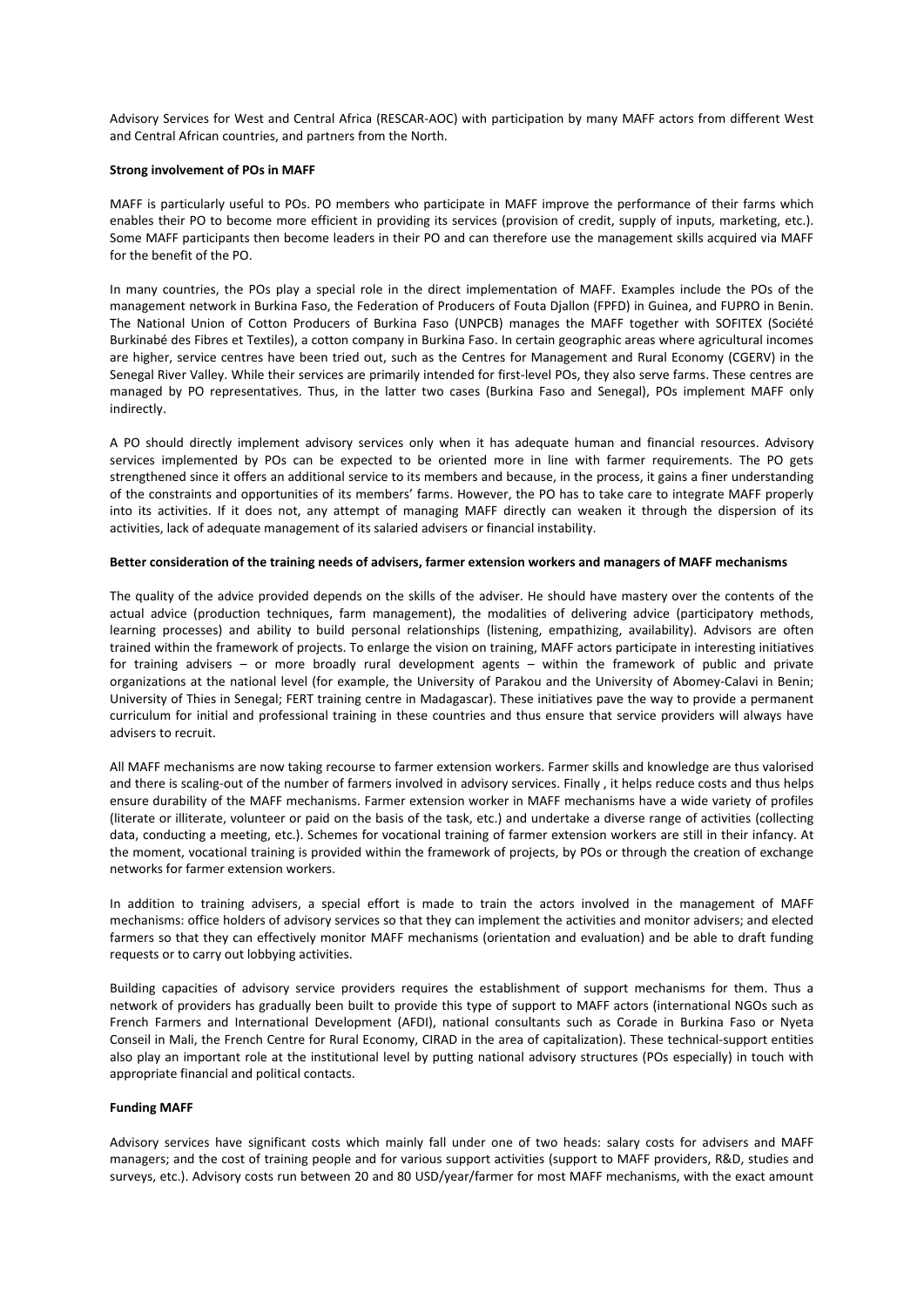mainly depending on the number of farmers per adviser. In MAFF mechanisms that combine 'technical advice for groups of non-literates' closely with 'management advice for literates' or those that rely heavily on farmer extension workers, the advisory cost is much lower: between 2 and 20 USD/year/farmer.

The funding of advisory services is a topic at the core of debates on MAFF. Funding is obtained mainly via international aid when MAFF is implemented by NGOs and POs. It is difficult to obtain direct contribution from farmers as some unsuccessful long-term experiments have shown. In fact, since MAFF is an intangible service whose impact is not immediately perceived and is difficult to quantify, the farmer feels reluctant to pay. Asking for contributions from POs is more realistic when the latter undertake commercial activities (marketing of agricultural products or sale of inputs to members) and it becomes possible to withhold contributions from farmers through levies. Such is the case with the Union of Groups for the Marketing of Agricultural Products (UGCPA) in Burkina Faso, FUPRO in Benin, and FPFD in Guinea. But these contributions by producers and POs currently cover, and will cover in the foreseeable future, only a small part of the cost of advisory services. Nevertheless, such contributions are necessary if the POs want to orient advisory services themselves and not have choices imposed on them by those who control funding.

In a few rare cases, banks and territorial authorities provide the funding. Currently, the most promising funding possibilities are through: (i) contributions from well-established value chains with farmer contributions at the marketing stage (case of cotton in Burkina Faso), and (ii) the establishment of national or regional development funds. These development funds can either be financed by value chains, as in Côte d'Ivoire with the Interprofessional Fund for Agricultural Research and Advice (FIRCA), or by the State and funding agencies, as in Madagascar with the Agricultural Development Fund (FDA) and the Regional Fund for Agricultural Development (FRDA). Services can then be provided by public or private providers. Under the pursuit of a public good, the State may contribute to the funding of advisory services when they include a dimension of training and capacity building, as is indeed the case with MAFF.

# **The main benefits of MAFF for farmers**

MAFF helps farmers acquire new knowledge (cropping techniques, livestock rearing, monitoring of production in terms of quantity and costs, economic calculations, etc.) and new skills (forecasting, management, etc.). Some farmers use this knowledge and these skills to change their agricultural practices (early sowing, separation of cereal stock for selfconsumption and for selling, planning of cropping seasons, etc.). They speak of MAFF thus, 'This advice helps us in life,' or, 'This advice helps us develop our ideas.' About prediction and measurement, some farmers say, 'Earlier, we used to draw from the grain store, and when it became empty, we had to manage. This year, I created a stock and today I still have bags.' The changes made by farmers participating in MAFF have a significant impact not only on their own farms but also on those of non-participants (who exchange ideas and techniques with participants) and on the POs (who improve their management skills). These impacts are, however, difficult to measure and quantify. In 2010, a study in Benin by an independent institute, IERPE (Institute for Empirical Research in Political Economy), involving 254 farmers who had participated in MAFF for at least three years between 2000 and 2007, provided significant results (Table 2).

| % of farmers concerned who       |
|----------------------------------|
| believe the change is related to |
| <b>MAFF</b>                      |
| 94                               |
| 98                               |
| 85                               |
| 21                               |
| 68                               |
|                                  |

#### **Table 2. Impact of MAFF on production, income, food security and household expenses in Benin**

Source: Arouna and Moutangou, 2011

In 2012, a study conducted by CIRAD in Benin showed that MAFF participants share with non-participants what they learn during MAFF sessions. This has led to significant improvements in agricultural techniques in farms of non-participants and in the management of household expenses by women who also did not participate in MAFF.

### **A gradual scaling up and reflections on the sustainability of MAFF mechanisms**

In 2012, on the initiative of CIRAD and AFD, a workshop on the sustainability and scaling out and scaling up of MAFF approaches was organized in conjunction with Inter-Réseaux, the University of Parakou (Benin), PADYP (AFD project in Benin) and the Federation of Agricultural Professionals of Burkina Faso (FEPAB). This workshop allowed participants to take stock of the evolution of MAFF mechanisms ten years after the first workshop on MAFF held in 2001, also at Bohicon. This previous workshop had concentrated mainly on advisory methods and tools.

It became clear at the workshop that the principles of MAFF have been appropriated by many actors and adapted into various advisory mechanisms in different agricultural contexts. Even though advisory methods have undergone many